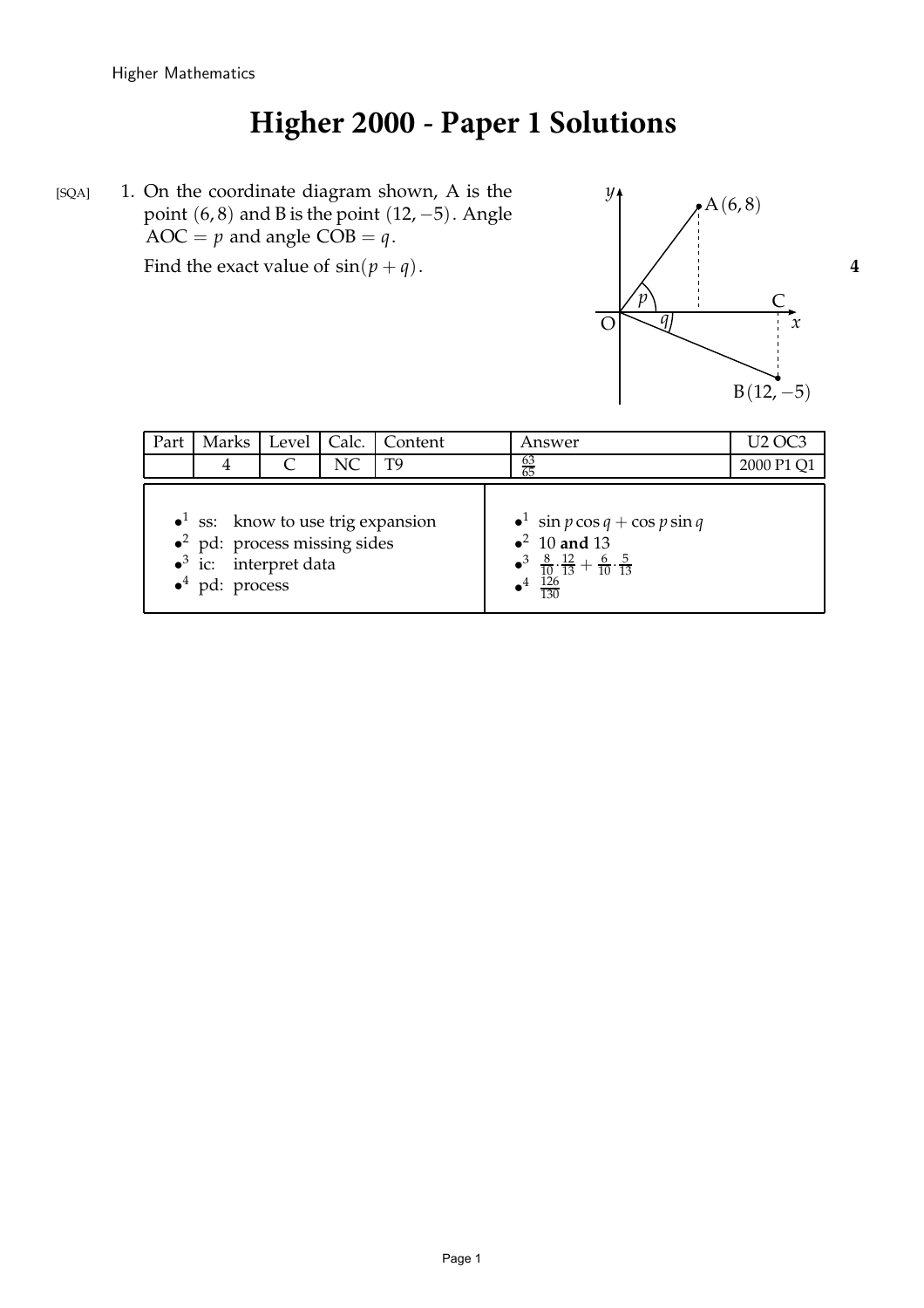[SQA] 2. A sketch of the graph of  $y = f(x)$  where  $f(x) = x^3 - 6x^2 + 9x$  is shown below. The graph has a maximum at A and a minimum at  $B(3, 0)$ .



- (*a*) Find the coordinates of the turning point at A. **4**
- (*b*) Hence sketch the graph of  $y = g(x)$  where  $g(x) = f(x + 2) + 4$ . Indicate the coordinates of the turning points. There is no need to calculate the coordinates of the points of intersection with the axes. **2**
- (*c*) Write down the range of values of *k* for which  $g(x) = k$  has 3 real roots. **1**

|      | (c) Write down the range of values of k for which $g(x) = k$ has 3 real roots.                                                                                                                                                                                    |                          |       |         |                                                                                                                                                                                                                                                                                                                                |            |  |  |  |  |  |
|------|-------------------------------------------------------------------------------------------------------------------------------------------------------------------------------------------------------------------------------------------------------------------|--------------------------|-------|---------|--------------------------------------------------------------------------------------------------------------------------------------------------------------------------------------------------------------------------------------------------------------------------------------------------------------------------------|------------|--|--|--|--|--|
| Part | Marks                                                                                                                                                                                                                                                             | Level                    | Calc. | Content | Answer                                                                                                                                                                                                                                                                                                                         | U1 OC3     |  |  |  |  |  |
| (a)  | 4                                                                                                                                                                                                                                                                 | C                        | NC    | C8      | A(1,4)                                                                                                                                                                                                                                                                                                                         | 2000 P1 Q2 |  |  |  |  |  |
| (b)  | $\overline{2}$                                                                                                                                                                                                                                                    | C                        | NC    | A3      | sketch (translate 4 up, 2<br>left)                                                                                                                                                                                                                                                                                             |            |  |  |  |  |  |
| (c)  | $\mathbf{1}$                                                                                                                                                                                                                                                      | A/B                      | NC    | A2      | 4 < k < 8                                                                                                                                                                                                                                                                                                                      |            |  |  |  |  |  |
|      | $\bullet$ <sup>1</sup> ss: know to differentiate<br>$\bullet^2$ pd: differentiate correctly<br>• <sup>3</sup> ss: know gradient = 0<br>$\bullet^4$ pd: process<br>$\bullet^5$ ic: interpret transformation<br>$\bullet^6$ ic:<br>$\bullet^7$ ic: interpret sketch | interpret transformation |       |         | $\bullet^1$ $\frac{dy}{dx} = \dots$<br>• $\frac{dy}{dx} = 3x^2 - 12x + 9$<br>• $\frac{3}{2}x^2 - 12x + 9 = 0$<br>$A^4 A = (1, 4)$<br>translate $f(x)$ 4 units up, 2 units left<br>• <sup>5</sup> sketch with coord. of $A'(-1,8)$<br>• sketch with coord. of $B'(1,4)$<br>• <sup>7</sup> $4 < k < 8$ (accept $4 \le k \le 8$ ) |            |  |  |  |  |  |

replacements

O

*x*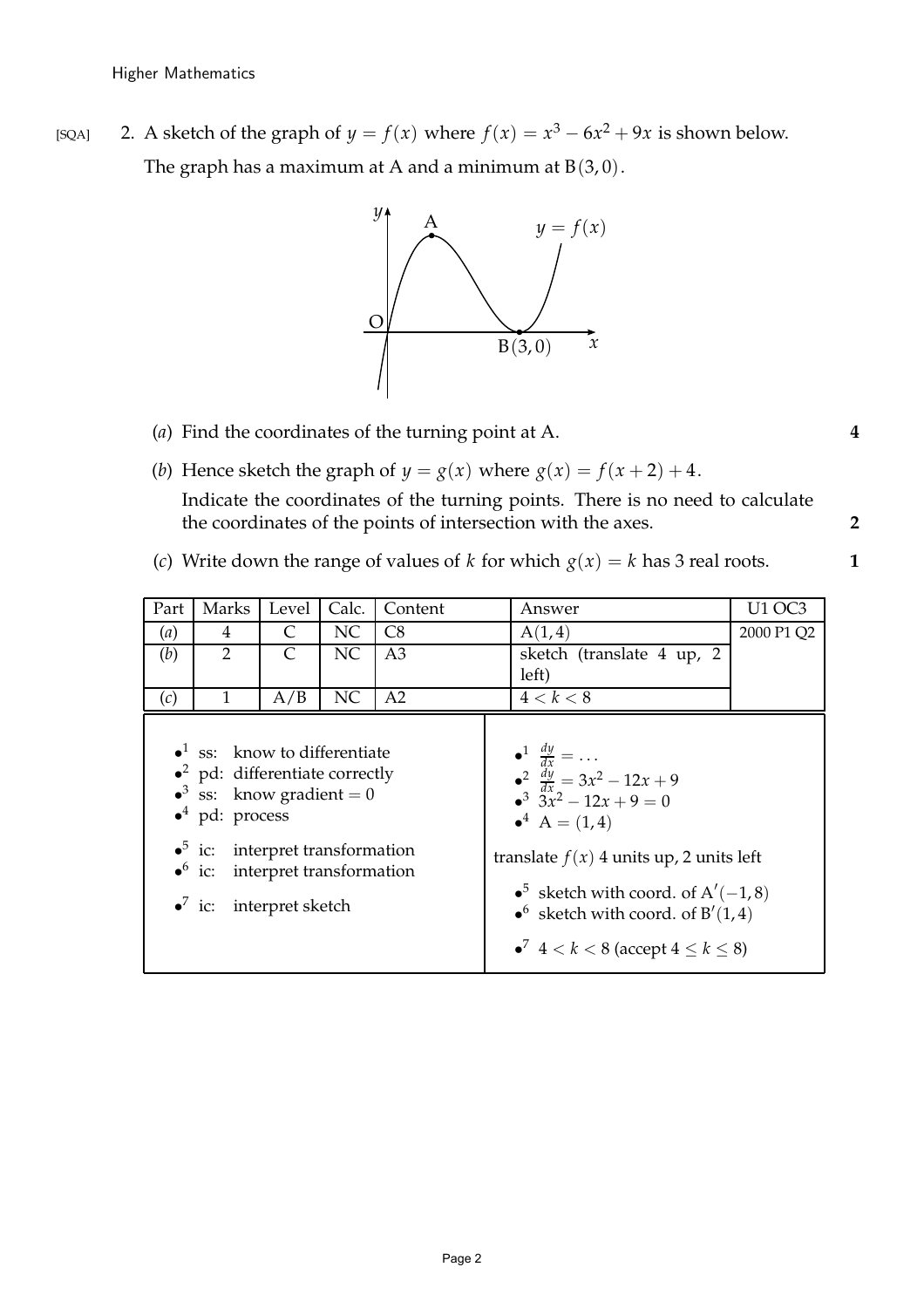[SQA] 3. Find the size of the angle  $a^{\circ}$  that the line joining the points  $A(0, -1)$  and  $B(3\sqrt{3}, 2)$ makes with the positive direction of the *x*-axis.  $\qquad \qquad \qquad$  3 PSfrag replacements



| Part                                                                                                                                |   |           |    | Marks   Level   Calc.   Content |  | Answer                                                                                                                        | U1 OC1     |
|-------------------------------------------------------------------------------------------------------------------------------------|---|-----------|----|---------------------------------|--|-------------------------------------------------------------------------------------------------------------------------------|------------|
|                                                                                                                                     | 3 | $\subset$ | NC | G <sub>2</sub>                  |  | 30                                                                                                                            | 2000 P1 Q3 |
| $\bullet$ <sup>1</sup> ss: know how to find gradient or<br>equ.<br>$\bullet^2$ pd: process<br>$\bullet^3$ ic: interpret exact value |   |           |    |                                 |  | $\bullet^1$ $\frac{2-(-1)}{3\sqrt{3-0}}$<br>• tan $a =$ gradient <i>stated or implied by</i><br>$\bullet^3$<br>$a^3$ $a = 30$ |            |

replacements

O

- *x y*
-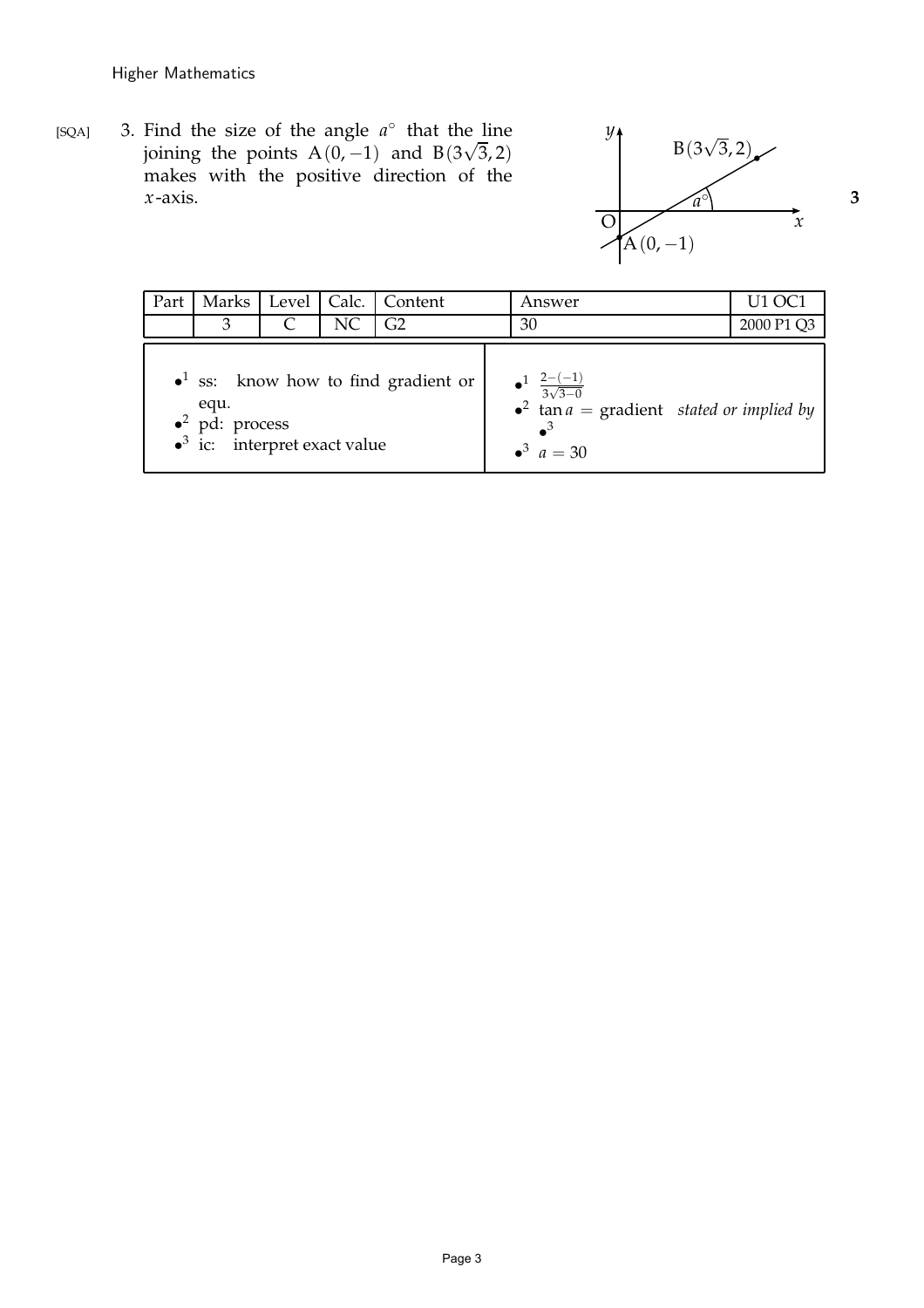[SQA] 4. The diagram shows a sketch of the graphs of  $y = 5x^2 - 15x - 8$  and  $y = x^3 - 12x + 1.$ 

> The two curves intersect at A and touch at B, i.e. at B the curves have a common tangent.



- (*a*) (i) Find the *x*-coordinates of the point of the curves where the gradients are equal. **4**
	- (ii) By considering the corresponding *y*-coordinates, or otherwise, distinguish geometrically between the two cases found in part (i). **1**
- (*b*) The point A is (−1, 12) and B is (3, −8).

Find the area enclosed between the two curves. **5**

| Part  | Marks                                                                                                                                                                                                                                                                                                                                                              | Level                       | Calc. | Content                                                  | Answer                                                                                                                                                                                                                                                                                                                                                                                                                                                                                                                                                                 | <b>U<sub>2</sub></b> OC <sub>2</sub> |
|-------|--------------------------------------------------------------------------------------------------------------------------------------------------------------------------------------------------------------------------------------------------------------------------------------------------------------------------------------------------------------------|-----------------------------|-------|----------------------------------------------------------|------------------------------------------------------------------------------------------------------------------------------------------------------------------------------------------------------------------------------------------------------------------------------------------------------------------------------------------------------------------------------------------------------------------------------------------------------------------------------------------------------------------------------------------------------------------------|--------------------------------------|
| (ai)  | $\overline{4}$                                                                                                                                                                                                                                                                                                                                                     | C                           | NC    | C <sub>4</sub>                                           | $x=\frac{1}{3}$ and $x=3$                                                                                                                                                                                                                                                                                                                                                                                                                                                                                                                                              | 2000 P1 Q4                           |
| (aii) | $\mathbf{1}$                                                                                                                                                                                                                                                                                                                                                       | $\mathcal{C}_{\mathcal{C}}$ | NC    | <b>CGD</b>                                               | parallel and coincident                                                                                                                                                                                                                                                                                                                                                                                                                                                                                                                                                |                                      |
| (b)   | 5                                                                                                                                                                                                                                                                                                                                                                  | C                           | NC    | C17                                                      | $21\frac{1}{2}$                                                                                                                                                                                                                                                                                                                                                                                                                                                                                                                                                        |                                      |
|       | $\bullet$ <sup>1</sup> ss: know to diff. and equate<br>$\bullet^2$ pd: differentiate<br>$\bullet^3$ pd: form equation<br>$\bullet^4$ ic: interpret solution<br>$\bullet^5$ ic: interpret diagram<br>curves<br>$\bullet$ ic: interpret limits<br>$\bullet^8$ pd: form integral<br>$\bullet^9$ pd: process integration<br>$\bullet$ <sup>10</sup> pd: process limits |                             |       | $\bullet$ <sup>6</sup> ss: know how to find area between | $\bullet$ <sup>1</sup> find derivatives and equate<br>• $3x^2 - 12$ and $10x - 15$<br>$3x^2 - 10x + 3 = 0$<br>$\bullet^4$ $x = 3, x = \frac{1}{3}$<br>• <sup>5</sup> tangents at $x = \frac{1}{3}$ are parallel, at<br>$x = 3$ coincident<br>$\bullet^6$ $\int$ (cubic – parabola)<br>or $\int$ (cubic) – $\int$ (parabola)<br>$\bullet^7 \quad \int_{-1}^3 \cdots dx$<br>• <sup>8</sup> $\int (x^3 - 5x^2 + 3x + 9) dx$ or equiv.<br>$\bullet^9$ $\left[\frac{1}{4}x^4 - \frac{5}{3}x^3 + \frac{3}{2}x^2 + 9x\right]^3$ , or equiv.<br>$\bullet^{10}$ $21\frac{1}{3}$ |                                      |

- replacements
	- *x y*

O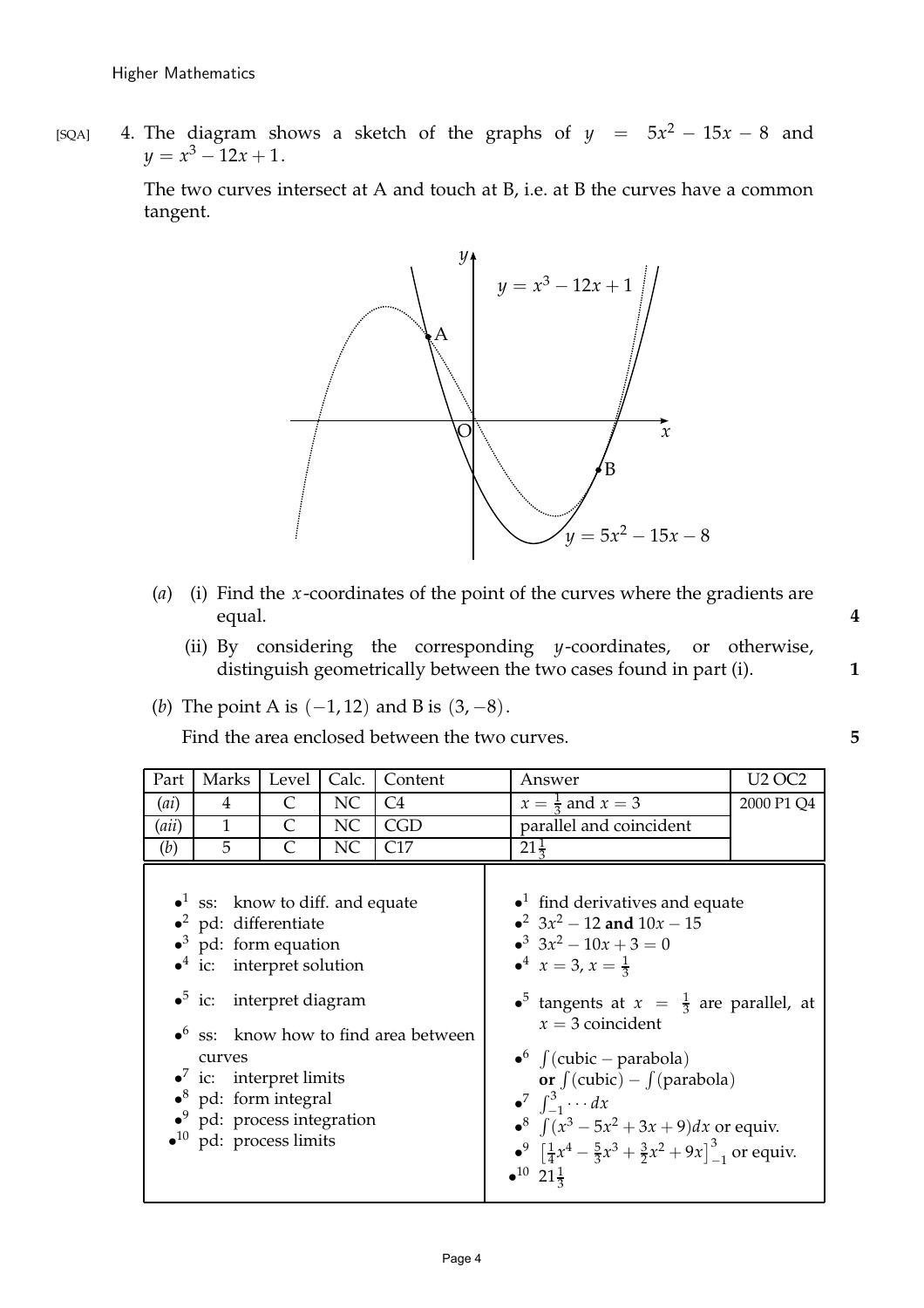[SQA] 5. Two sequences are generated by the recurrence relations  $u_{n+1} = au_n + 10$  and  $v_{n+1} = a^2 v_n + 16.$ 

The two sequences approach the same limit as  $n \to \infty$ .

Determine the value of *a* and evaluate the limit. **5**

| Part | Marks                                                                                                                                                                              | Level | Calc. | Content | Answer                                                                                                                                                                                                                                                                             | U1 OC4     |
|------|------------------------------------------------------------------------------------------------------------------------------------------------------------------------------------|-------|-------|---------|------------------------------------------------------------------------------------------------------------------------------------------------------------------------------------------------------------------------------------------------------------------------------------|------------|
|      | 4                                                                                                                                                                                  | C     | NC    | A13     | $a = \frac{3}{5}$ , $L = 25$                                                                                                                                                                                                                                                       | 2000 P1 Q5 |
|      |                                                                                                                                                                                    | A/B   | NC    | A12     |                                                                                                                                                                                                                                                                                    |            |
|      | $\bullet$ <sup>1</sup> ss: know how to find limit<br>$\bullet^2$ pd: process<br>$\bullet^3$ pd: process<br>• <sup>4</sup> ic: interpret coeff. of $u_n$<br>$\bullet^5$ pd: process |       |       |         | • <sup>1</sup> $L = aL + 10$ or $L = a^2L + 16$ or<br>$L = \frac{b}{1-a}$<br>• $L = \frac{10}{1-a}$ or $L = \frac{16}{1-a^2}$<br>$\bullet^3$ $\frac{10}{1-a}$ or $\frac{16}{1-a^2}$<br>$\bullet^4$ 10a <sup>2</sup> - 16a + 6 = 0<br>• <sup>5</sup> $a = \frac{3}{5}$ and $L = 25$ |            |

[SQA] 6. For what range of values of *k* does the equation  $x^2 + y^2 + 4kx - 2ky - k - 2 = 0$ represent a circle? **5**

> Part | Marks | Level | Calc. | Content | Answer | U2 OC4 5 A NC G9, A17 for all *k* 2000 P1 Q6  $\bullet$ <sup>1</sup> ss: know to examine radius  $\bullet^2$  pd: process  $\bullet^3$ pd: process  $\bullet$ <sup>4</sup> ic: interpret quadratic inequation  $\bullet^5$ interpret quadratic inequation  $e^1$  *g* = 2*k*, *f* = -*k*, *c* = -*k* - 2 *stated or implied by* • 2  $r^2 = 5k^2 + k + 2$ •<sup>3</sup> (real  $r \Rightarrow$ ) 5 $k^2 + k + 2 > 0$  (*accept*  $\geq$ ) • <sup>4</sup> use discr. **or** complete sq. **or** diff.  $\bullet^5$  true for all *k*

replacements

O

*x*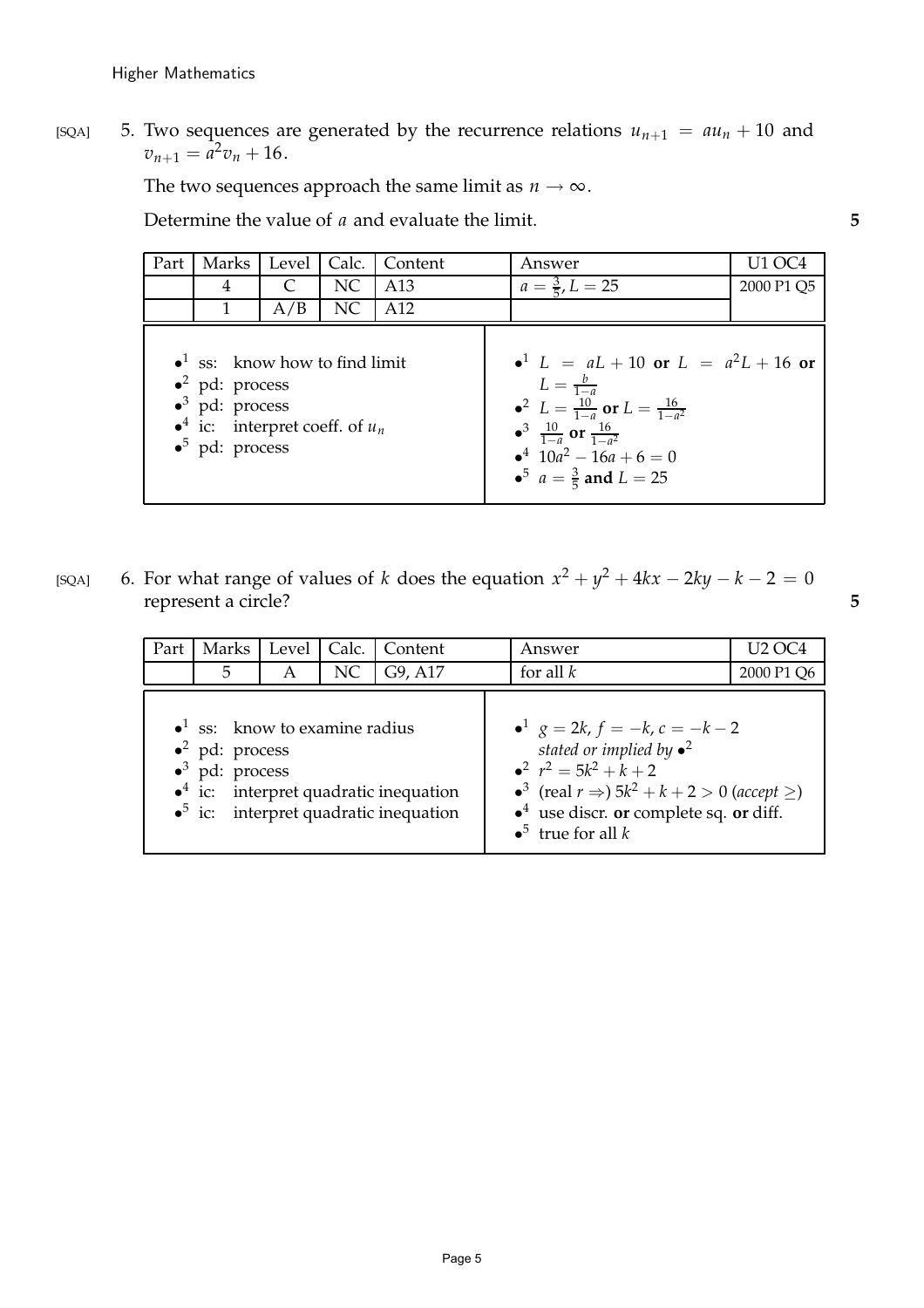O *x y*

Higher Mathematics

#### PSfrag replacements

[SQA] 7. VABCD is a pyramid with a rectangular base ABCD. O *x*

Relative to some appropriate axes,

- $\overrightarrow{VA}$  represents  $-7i 13j 11k$
- $\overrightarrow{AB}$  represents  $6i + 6j 6k$
- $\overrightarrow{AD}$  represents  $8i 4j + 4k$ .

K divides BC in the ratio  $1:3$ .

Find  $\overrightarrow{VK}$  in component form. **3** 

| Part | Marks                                                                                                                        | Level | Calc. | Content       | Answer                                                                                                                                                                                                                                                                                                                                                                                                                                                     | <b>U3 OC1</b> |
|------|------------------------------------------------------------------------------------------------------------------------------|-------|-------|---------------|------------------------------------------------------------------------------------------------------------------------------------------------------------------------------------------------------------------------------------------------------------------------------------------------------------------------------------------------------------------------------------------------------------------------------------------------------------|---------------|
|      | $\mathfrak{Z}$                                                                                                               |       | CN    | G25, G21, G20 | $-8$<br>$-16$                                                                                                                                                                                                                                                                                                                                                                                                                                              | 2000 P1 Q7    |
|      | $\bullet$ <sup>1</sup> ss: recognise crucial aspect<br>$\bullet^2$ ic: interpret ratio<br>$\bullet^3$ pd: process components |       |       |               | $\bullet^1 \; \frac{\overrightarrow{VK}}{\overrightarrow{VK}} = \frac{\overrightarrow{VA}}{\overrightarrow{VB}} + \overrightarrow{AB} + \overrightarrow{BK} \quad \text{or}$<br>• $\overrightarrow{BK} = \frac{1}{4}\overrightarrow{BC}$ or $\frac{1}{4}\overrightarrow{AD}$ or $\begin{pmatrix} 2 \\ -1 \\ 1 \end{pmatrix}$ or<br>$\begin{pmatrix} -1 \\ -7 \\ -17 \end{pmatrix}$<br>$\overrightarrow{VK} = \begin{pmatrix} 1 \\ -8 \\ -16 \end{pmatrix}$ |               |

[SQA] 8. The graph of  $y = f(x)$  passes through the point  $\left(\frac{\pi}{9}\right)$  $\frac{\pi}{9}$ , 1).

If  $f'(x) = \sin(3x)$  express *y* in terms of *x*. 4

| Part                                                                                                                                                      | Marks | Level | Calc. | Content                           | Answer                                                                                                                                                                                               | U3 OC2     |
|-----------------------------------------------------------------------------------------------------------------------------------------------------------|-------|-------|-------|-----------------------------------|------------------------------------------------------------------------------------------------------------------------------------------------------------------------------------------------------|------------|
|                                                                                                                                                           | 4     | A/B   | NC    | C <sub>18</sub> , C <sub>23</sub> | $y = -\frac{1}{3}\cos(3x) + \frac{7}{6}$                                                                                                                                                             | 2000 P1 Q8 |
| $\bullet$ <sup>1</sup> ss: know to integrate<br>$\bullet^2$ pd: integrate<br>• <sup>3</sup> ic: interpret $(\frac{\pi}{9}, 1)$<br>$\bullet^4$ pd: process |       |       |       |                                   | $\bullet^1$ y = $\int$ sin(3x) dx stated or implied by<br>$\bullet^2$ $-\frac{1}{3}\cos(3x)$<br>• <sup>3</sup> $1 = -\frac{1}{3}\cos(\frac{3\pi}{9}) + c$ or equiv.<br>$\bullet^4$ $c = \frac{7}{6}$ |            |

replacements

O *x*

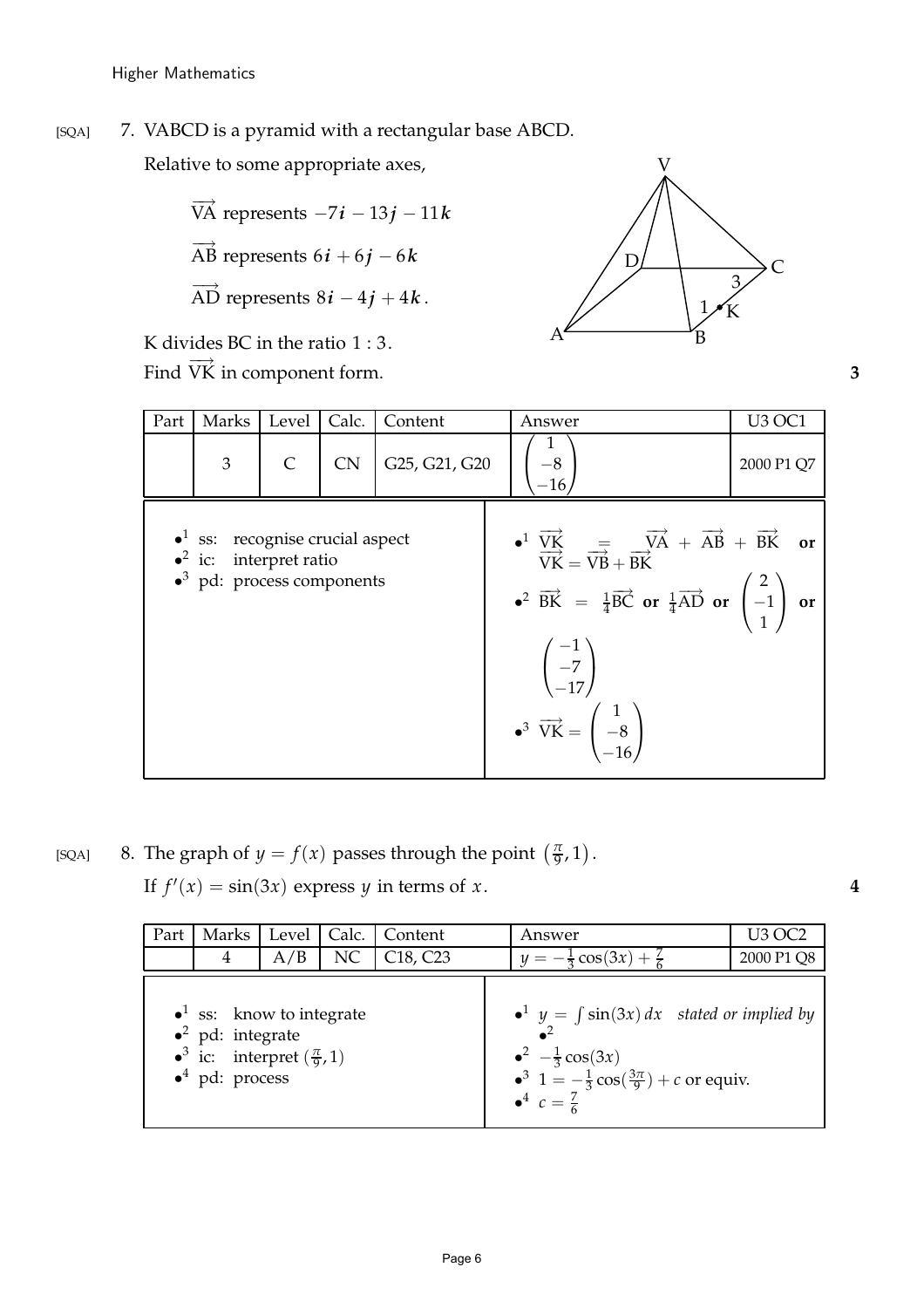PSfrag replacements

O *x y*

#### Higher Mathematics

[SQA] 9. Evaluate  $\log_5 2 + \log_5 50 - \log_5 50$ 4. **3**

| Part | Marks                                                                                      | Level | Calc. | Content                                                  | Answer                                                                 | U3 OC3     |
|------|--------------------------------------------------------------------------------------------|-------|-------|----------------------------------------------------------|------------------------------------------------------------------------|------------|
|      |                                                                                            |       | NC    | A28                                                      |                                                                        | 2000 P1 Q9 |
|      |                                                                                            | A/B   | NC    | A28                                                      |                                                                        |            |
|      | • pd: use $\log_a x - \log_a y = \log_a \frac{x}{y}$<br>$\bullet^3$ pd: use $\log_a a = 1$ |       |       | • <sup>1</sup> pd: use $\log_a x + \log_a y = \log_a xy$ | $\bullet^1 \log_5 100 - \log_5 4$<br>$\bullet^2$ $\log_5 25$<br>$^3$ 2 |            |

[SQA] 10. Find the maximum value of  $\cos x - \sin x$  and the value of *x* for which it occurs in the interval  $0 \le x \le 2\pi$ . **6** 

| Part | Marks                                                                                                                                                                                                                       | Level | Calc. | Content         | U3 OC4<br>Answer                                                                                                                                                                                                                                                                                                          |
|------|-----------------------------------------------------------------------------------------------------------------------------------------------------------------------------------------------------------------------------|-------|-------|-----------------|---------------------------------------------------------------------------------------------------------------------------------------------------------------------------------------------------------------------------------------------------------------------------------------------------------------------------|
|      | 6                                                                                                                                                                                                                           | A/B   | CN.   | T <sub>14</sub> | value $\sqrt{2}$<br>when<br>2000 P1 Q10<br>max                                                                                                                                                                                                                                                                            |
|      |                                                                                                                                                                                                                             |       |       |                 | $x=\frac{7\pi}{4}$                                                                                                                                                                                                                                                                                                        |
|      | • <sup>1</sup> ss: use e.g. $k \cos(x + a)$<br>$\bullet^2$ ic: expand chosen rule<br>$\bullet^3$ pd: compare coefficients<br>pd: process<br>$\bullet^5$ pd: process<br>$\bullet$ <sup>6</sup> ic: interpret trig expression |       |       |                 | • e.g. use $k \cos(x + a)$<br>$\epsilon^2$ k cos x cos a – k sin x sin a<br>$\bullet^3$ k cos a = 1 and k sin a = 1<br>$\bullet^4$ $k = \sqrt{2}$<br>• <sup>5</sup> tan $a = 1$ , $a = \frac{\pi}{4}$ (45° is bad form)<br>• max. value = $\sqrt{2}$ when $x = \frac{7\pi}{4}$ ( <i>do</i> )<br>not accept $45^{\circ}$ ) |

*[END OF QUESTIONS]*

replacements

O *x*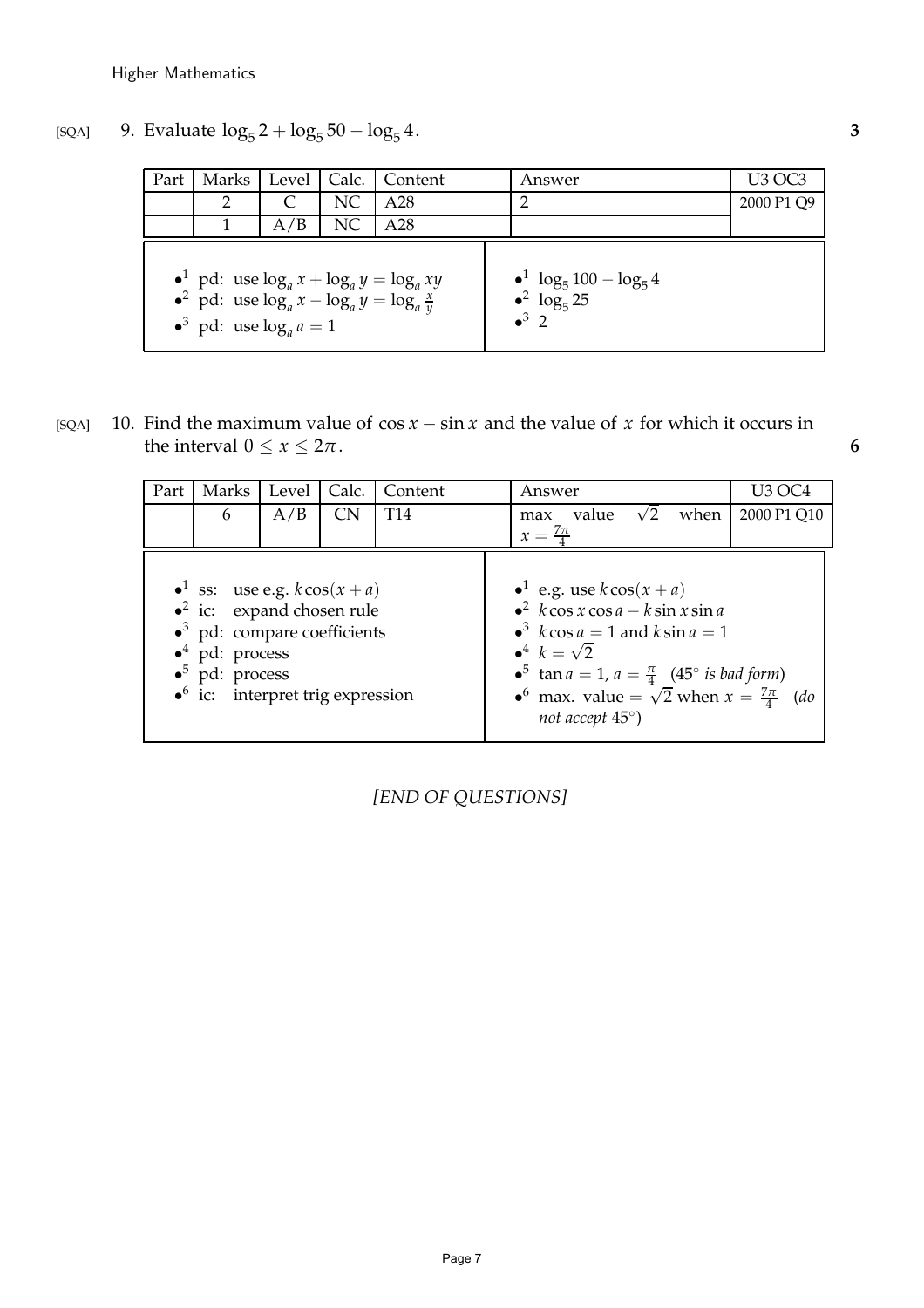## **Higher 2000 - Paper 2 Solutions**

- [SQA] 1. The diagram shows a sketch of the graph of  $y = x^3 - 3x^2 + 2x$ .
	- (*a*) Find the equation of the tangent to this curve at the
	- (*b*) The tangent at the point (2, 0) has equation  $y = 2x - 4$ . Find the coordinates of the point where this tangent meets the curve again. **5**



| Part | Marks                                                                                                                                                                                                                                                                                                                                                                                                                                      | Level     | Calc.     | Content        | Answer                                                                                                                                                                                                                                                                                                                                                                                                                                                                                                                                                                                                                                                                                                                                                                                                                                      | <b>U2 OC1</b>                      |
|------|--------------------------------------------------------------------------------------------------------------------------------------------------------------------------------------------------------------------------------------------------------------------------------------------------------------------------------------------------------------------------------------------------------------------------------------------|-----------|-----------|----------------|---------------------------------------------------------------------------------------------------------------------------------------------------------------------------------------------------------------------------------------------------------------------------------------------------------------------------------------------------------------------------------------------------------------------------------------------------------------------------------------------------------------------------------------------------------------------------------------------------------------------------------------------------------------------------------------------------------------------------------------------------------------------------------------------------------------------------------------------|------------------------------------|
| (a)  | 5                                                                                                                                                                                                                                                                                                                                                                                                                                          | C         | CN.       | C <sub>5</sub> | $x+y=1$                                                                                                                                                                                                                                                                                                                                                                                                                                                                                                                                                                                                                                                                                                                                                                                                                                     | 2000 P <sub>2</sub> Q <sub>1</sub> |
| (b)  | 5                                                                                                                                                                                                                                                                                                                                                                                                                                          | $\subset$ | <b>CN</b> | A23, A22, A21  | $(-1,-6)$                                                                                                                                                                                                                                                                                                                                                                                                                                                                                                                                                                                                                                                                                                                                                                                                                                   |                                    |
|      | $\bullet$ <sup>1</sup> ss: know to differentiate<br>$\bullet^2$ pd: differentiate correctly<br>• <sup>3</sup> ss: know that gradient = $f'(1)$<br>• ss: know that <i>y</i> -coord = $f(1)$<br>$\bullet^5$ ic: state equ. of line<br>$\bullet$ <sup>6</sup> ss: equate equations<br>$\bullet^7$ pd: arrange in standard form<br>$\bullet^8$ ss: know how to solve cubic<br>$\bullet^9$ pd: process<br>$\bullet$ <sup>10</sup> ic: interpret |           |           |                | $\bullet^1$ $y' = \dots$<br>$x^2$ 3x <sup>2</sup> - 6x + 2<br>$\bullet^3 \ \nu'(1) = -1$<br>$\bullet^4 \ \ y(1) = 0$<br>$\bullet^5$ $y - 0 = -1(x - 1)$<br>$\bullet^6$ 2x - 4 = $x^3$ - 3x <sup>2</sup> + 2x<br>$x^7$ $x^3$ $-3x^2$ $+4=0$<br>$\cdots$ 1 -3 0 4<br>$\mathbf{R}^8$<br>$\mathbf{1} \cdot \mathbf{1} \cdot \mathbf{1} \cdot \mathbf{1} \cdot \mathbf{1} \cdot \mathbf{1} \cdot \mathbf{1} \cdot \mathbf{1} \cdot \mathbf{1} \cdot \mathbf{1} \cdot \mathbf{1} \cdot \mathbf{1} \cdot \mathbf{1} \cdot \mathbf{1} \cdot \mathbf{1} \cdot \mathbf{1} \cdot \mathbf{1} \cdot \mathbf{1} \cdot \mathbf{1} \cdot \mathbf{1} \cdot \mathbf{1} \cdot \mathbf{1} \cdot \mathbf{1} \cdot \mathbf{1} \cdot \mathbf{1} \cdot \mathbf{1} \cdot \mathbf{1} \cdot \mathbf{$<br>• identify $x = -1$ from working<br>$\bullet^{10}$ $(-1, -6)$ |                                    |

replacements

O

*x y*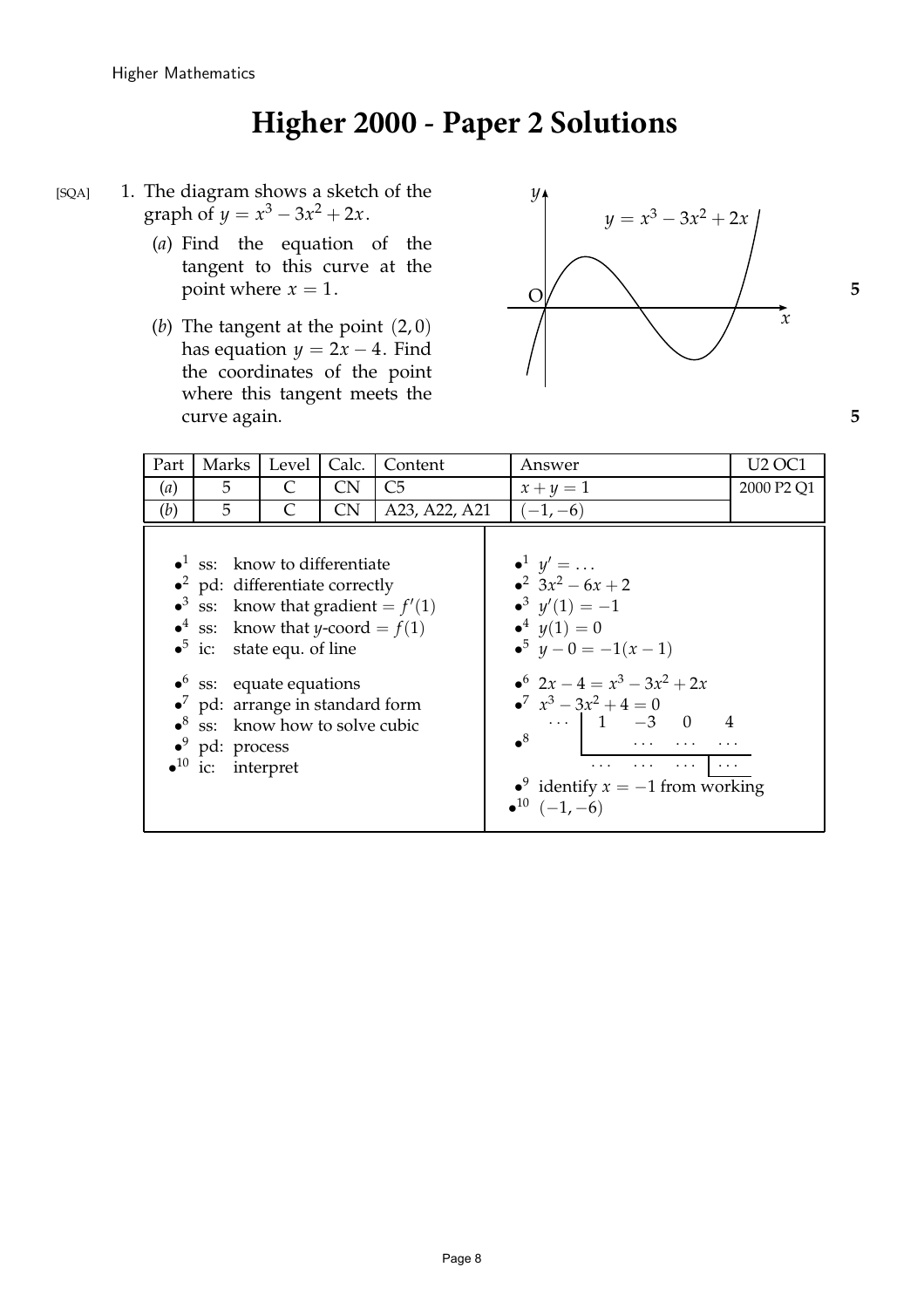O *x y*

- (*b*) C is the centre of a circle passing through P and Q. Given that QC is parallel to the *y*-axis, determine the
- (*c*) The tangents at P and Q intersect at T.

Write down

- (i) the equation of the tangent at Q
- (ii) the coordinates of T. **2**



| Part | Marks                                                                                                                                                                                                                                                                               | Level     | Calc.     | Content                                                                                                                 | Answer                                                                                                                                                                                                                                                                                                                                                                                               | <b>U2 OC4</b>                      |
|------|-------------------------------------------------------------------------------------------------------------------------------------------------------------------------------------------------------------------------------------------------------------------------------------|-----------|-----------|-------------------------------------------------------------------------------------------------------------------------|------------------------------------------------------------------------------------------------------------------------------------------------------------------------------------------------------------------------------------------------------------------------------------------------------------------------------------------------------------------------------------------------------|------------------------------------|
| (a)  | 4                                                                                                                                                                                                                                                                                   | C         | <b>CN</b> | G7                                                                                                                      | $x + 2y = 9$                                                                                                                                                                                                                                                                                                                                                                                         | 2000 P <sub>2</sub> Q <sub>2</sub> |
| (b)  | 3                                                                                                                                                                                                                                                                                   | $\subset$ | CN        | G10                                                                                                                     | $(x-1)^2 + (y-4)^2 = 25$                                                                                                                                                                                                                                                                                                                                                                             |                                    |
| (c)  | $\overline{2}$                                                                                                                                                                                                                                                                      | $\subset$ | <b>CN</b> | G11, G8                                                                                                                 | (i) $y = 9$ , (ii) T(-9,9)                                                                                                                                                                                                                                                                                                                                                                           |                                    |
|      | $\bullet$ <sup>1</sup> ss: know to use midpoint<br>• $^2$ pd: process gradient of PQ<br>$\bullet^4$ ic: state equ. of line<br>$\bullet^6$ pd: process radius<br>$\bullet^7$ ic: state equ. of circle<br>$\bullet^8$ ic: interpret diagram<br>$\bullet^9$ ss: know to use equ. of AB |           |           | $\bullet$ <sup>3</sup> ss: know how to find perp. gradient<br>• <sup>5</sup> ic: interpret "parallel to <i>y</i> -axis" | $\bullet^1$ midpoint = $(-1,5)$<br>• <sup>2</sup> $m_{\rm PQ} = \frac{9-1}{1-(-1)}$<br>$\bullet^3$ $m_{\perp} = -\frac{1}{2}$<br>$\bullet^4$ $y-5=-\frac{1}{2}(x-(-1))$<br>$\bullet^5$ $y_C = 4$ stated or implied by $\bullet^7$<br>$\bullet^6$ radius = 5 or equiv.<br>stated or implied by $\bullet^7$<br>• <sup>7</sup> $(x-1)^2 + (y-4)^2 = 25$<br>• <sup>8</sup> $y = 9$<br>$^9$ T = $(-9, 9)$ |                                    |

replacements

O

*x*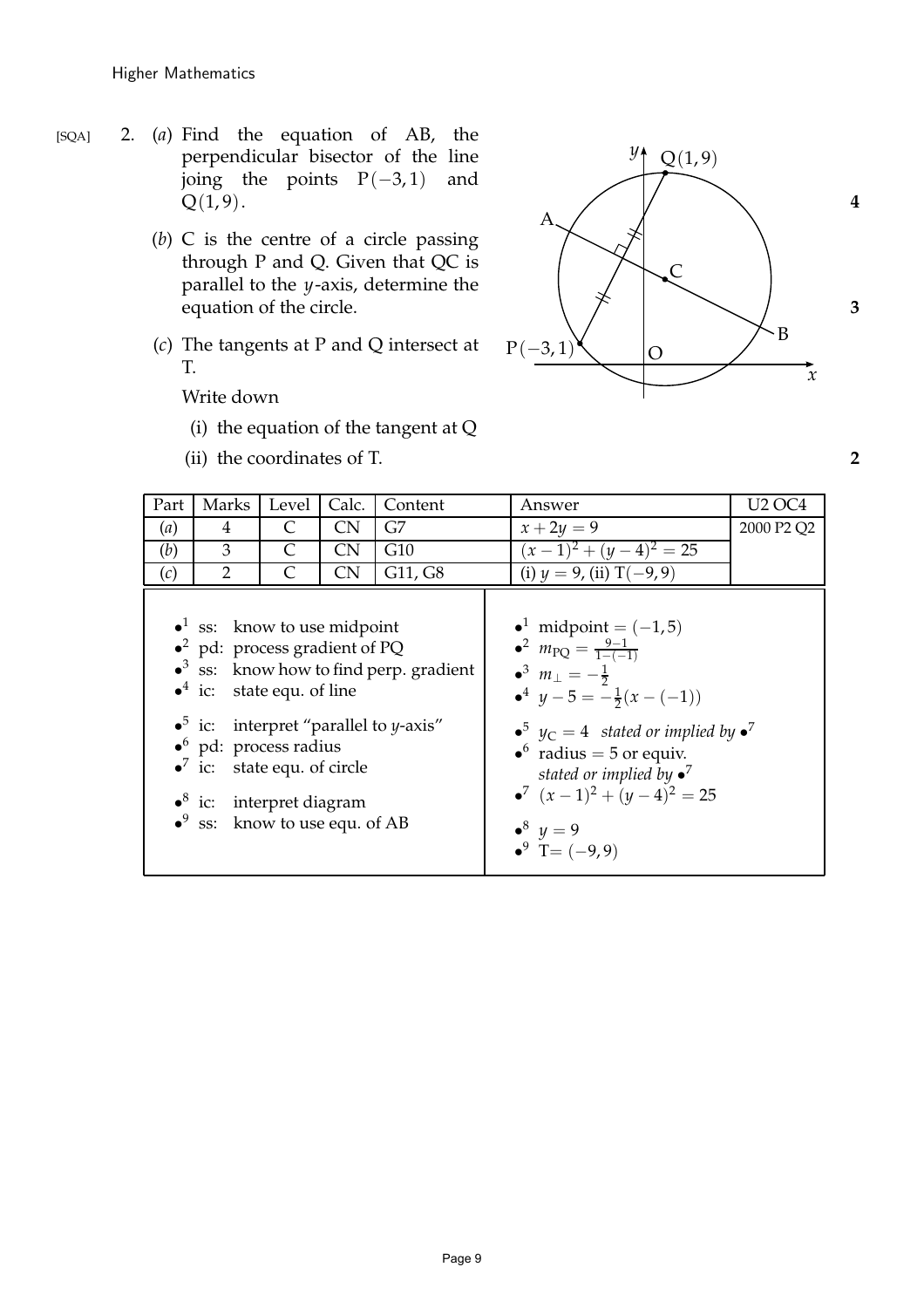$[SQA]$  3.  $f(x) = 3 - x$  and  $g(x) =$ 

(*a*) Find  $p(x)$  where  $p(x) = f(g(x))$ . 2

(b) If 
$$
q(x) = \frac{3}{3-x}
$$
,  $x \neq 3$ , find  $p(q(x))$  in its simplest form.

 $\frac{\sigma}{x}$ ,  $x \neq 0$ .

3

| Part | Marks                                                                                                                                                                              | Level | Calc.     | Content        | Answer                                                                                                                                                                                                                              | <b>U1 OC2</b> |
|------|------------------------------------------------------------------------------------------------------------------------------------------------------------------------------------|-------|-----------|----------------|-------------------------------------------------------------------------------------------------------------------------------------------------------------------------------------------------------------------------------------|---------------|
| (a)  | $\overline{2}$                                                                                                                                                                     |       | <b>CN</b> | A4             | $3-\frac{3}{2}$                                                                                                                                                                                                                     | 2000 P2 Q3    |
| (b)  | $\overline{2}$                                                                                                                                                                     |       | <b>CN</b> | A4             | $\mathcal{X}$                                                                                                                                                                                                                       |               |
| (b)  |                                                                                                                                                                                    | A/B   | <b>CN</b> | A <sub>4</sub> |                                                                                                                                                                                                                                     |               |
|      | $\bullet$ <sup>1</sup> ic: interpret composite func.<br>$\bullet^2$ pd: process<br>$\bullet^3$ ic: interpret composite func.<br>$\bullet^4$ pd: process<br>$\bullet^5$ pd: process |       |           |                | • $f\left(\frac{3}{x}\right)$ stated or implied by • <sup>2</sup><br>• $3-\frac{3}{x}$<br>$\bullet^3$ p $\left(\frac{3}{3-x}\right)$ stated or implied by $\bullet^4$<br>$\bullet^4$ 3 - $\frac{3}{\frac{3}{3-x}}$<br>$\bullet^5$ x |               |

[SQA] 4. The parabola shown crosses the *x*-axis at  $(0, 0)$  and  $(4, 0)$ , and has a maximum at  $(2, 4)$ . PSfrag replacements

The shaded area is bounded by the parabola, the *x*-axis and the lines  $x = 2$ and  $x = k$ .

- (*a*) Find the equation of the parabola.  $\begin{array}{ccc} \uparrow & \downarrow & \downarrow & \downarrow \end{array}$  2
- (*b*) Hence show that the shaded area, *A*, is given by

$$
A = -\frac{1}{3}k^3 + 2k^2 - \frac{16}{3}
$$



. **3**

| Part | Marks                                                                                                                                                                                | Level | Calc. | Content                                     | Answer                                                                                                                                                                       | <b>U2 OC2</b>                      |
|------|--------------------------------------------------------------------------------------------------------------------------------------------------------------------------------------|-------|-------|---------------------------------------------|------------------------------------------------------------------------------------------------------------------------------------------------------------------------------|------------------------------------|
| (a)  | 2                                                                                                                                                                                    |       | CN    | A <sub>19</sub>                             | $y = 4x - x^2$                                                                                                                                                               | 2000 P <sub>2</sub> Q <sub>4</sub> |
| (b)  | 3                                                                                                                                                                                    |       | CN    | C16                                         | proof                                                                                                                                                                        |                                    |
|      | $\bullet$ <sup>1</sup> ic: state standard form<br>• $2$ pd: process for $x^2$ coeff.<br>$\bullet^3$ ss: know to integrate<br>$\bullet$ <sup>4</sup> pd: integrate correctly<br>proof |       |       | $\bullet^5$ pd: process limits and complete | • $ax(x-4)$<br>• $a = -1$<br>$\bullet^3$ $\int_2^k$ (function from (a))<br>$\bullet^4$ $-\frac{1}{3}x^3 + 2x^2$<br>$\bullet^5$ $-\frac{1}{3}k^3 + 2k^2 - (-\frac{8}{3} + 8)$ |                                    |

replacements

O *x*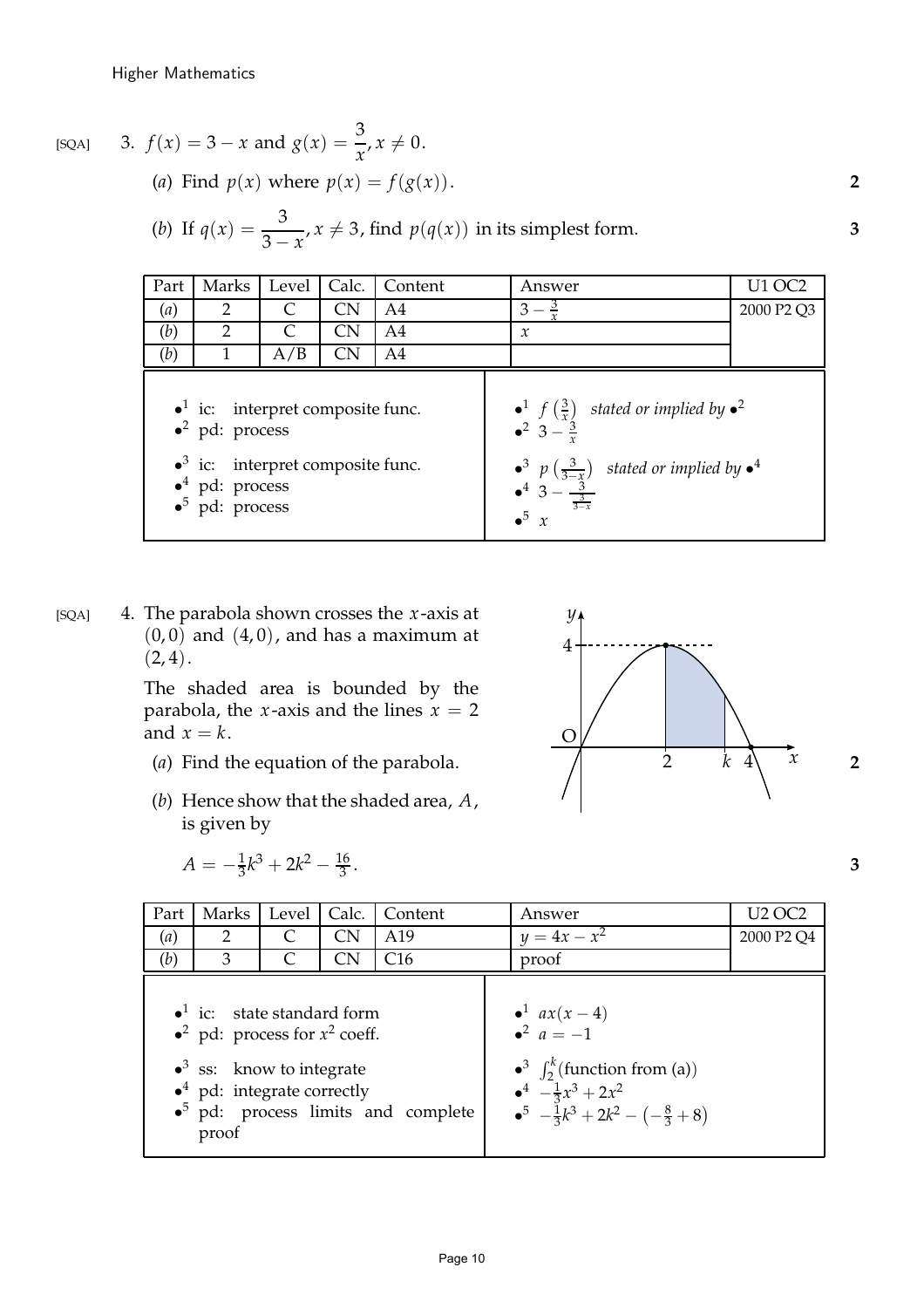|  | [SQA] 5. Solve the equation $3\cos 2x^{\circ} + \cos x^{\circ} = -1$ in the interval $0 \le x \le 360$ . |  |
|--|----------------------------------------------------------------------------------------------------------|--|
|--|----------------------------------------------------------------------------------------------------------|--|

| Part | Marks                                                                                                                                                                                      | Level | Calc.     | Content | Answer                                                                                                                                                                                                                                                                            | U2 OC3                             |
|------|--------------------------------------------------------------------------------------------------------------------------------------------------------------------------------------------|-------|-----------|---------|-----------------------------------------------------------------------------------------------------------------------------------------------------------------------------------------------------------------------------------------------------------------------------------|------------------------------------|
|      | 5                                                                                                                                                                                          | A/B   | <b>CR</b> | T10     | 60, 131.8, 228.2, 300                                                                                                                                                                                                                                                             | 2000 P <sub>2</sub> Q <sub>5</sub> |
|      | • ss: know to use $\cos 2x = 2\cos^2 x - 1$<br>$\bullet^2$ pd: process<br>$\bullet$ <sup>3</sup> ss: know to/and factorise quadratic<br>$\bullet^4$ pd: process<br>$\bullet^5$ pd: process |       |           |         | $\bullet^1$ 3(2 cos <sup>2</sup> x <sup>o</sup> - 1)<br>• $6\cos^2 x^\circ + \cos x^\circ - 2 = 0$<br>$\bullet^3$ $(2 \cos x^{\circ} - 1)(3 \cos x^{\circ} + 2)$<br>• $\cos x^\circ = \frac{1}{2}$ , $x = 60, 30$<br>• <sup>5</sup> $\cos x^\circ = -\frac{2}{3}$ , $x = 132,228$ |                                    |

[SQA] 6. A goldsmith has built up a solid which consists of a triangular prism of fixed volume with a regular tetrahedron at each end.

The surface area, *A*, of the solid is given by

$$
A(x) = \frac{3\sqrt{3}}{2} \left( x^2 + \frac{16}{x} \right)
$$

where  $x$  is the length of each edge of the tetrahedron.

Find the value of *x* which the goldsmith should use to minimise the amount of gold plating required to cover the solid. **6**

| Part | Marks                                                                                                                                                                                                                              | Level | Calc.     | Content         |  | Answer                                                                                                                                                                                                                                                                                | U1 OC3                             |
|------|------------------------------------------------------------------------------------------------------------------------------------------------------------------------------------------------------------------------------------|-------|-----------|-----------------|--|---------------------------------------------------------------------------------------------------------------------------------------------------------------------------------------------------------------------------------------------------------------------------------------|------------------------------------|
|      | 6                                                                                                                                                                                                                                  | A/B   | <b>CN</b> | C <sub>11</sub> |  | $x=2$                                                                                                                                                                                                                                                                                 | 2000 P <sub>2</sub> Q <sub>6</sub> |
|      | $\bullet$ <sup>1</sup> ss: know to differentiate<br>$\bullet^2$ pd: process<br>• <sup>3</sup> ss: know to set $f'(x) = 0$<br>• <sup>4</sup> pd: deal with $x^{-2}$<br>$\bullet^5$ pd: process<br>$\bullet^6$ ic: check for minimum |       |           |                 |  | $A'(x) = $<br>• $\frac{3\sqrt{3}}{2}(2x-16x^{-2})$ or $3\sqrt{3}x-24\sqrt{3}x^{-2}$<br>$A'(x) = 0$<br>$\bullet^4$ $-\frac{16}{r^2}$ or $-\frac{24\sqrt{3}}{r^2}$<br>$\bullet^5$ $x=2$<br>$\bullet^6$ x 2 <sup>-</sup> 2 2 <sup>+</sup><br>$A'(x)$ $-ve$ 0 $+ve$<br>so $x = 2$ is min. |                                    |

replacements

O

*x*

*y*

PSfrag replacements O *x y*

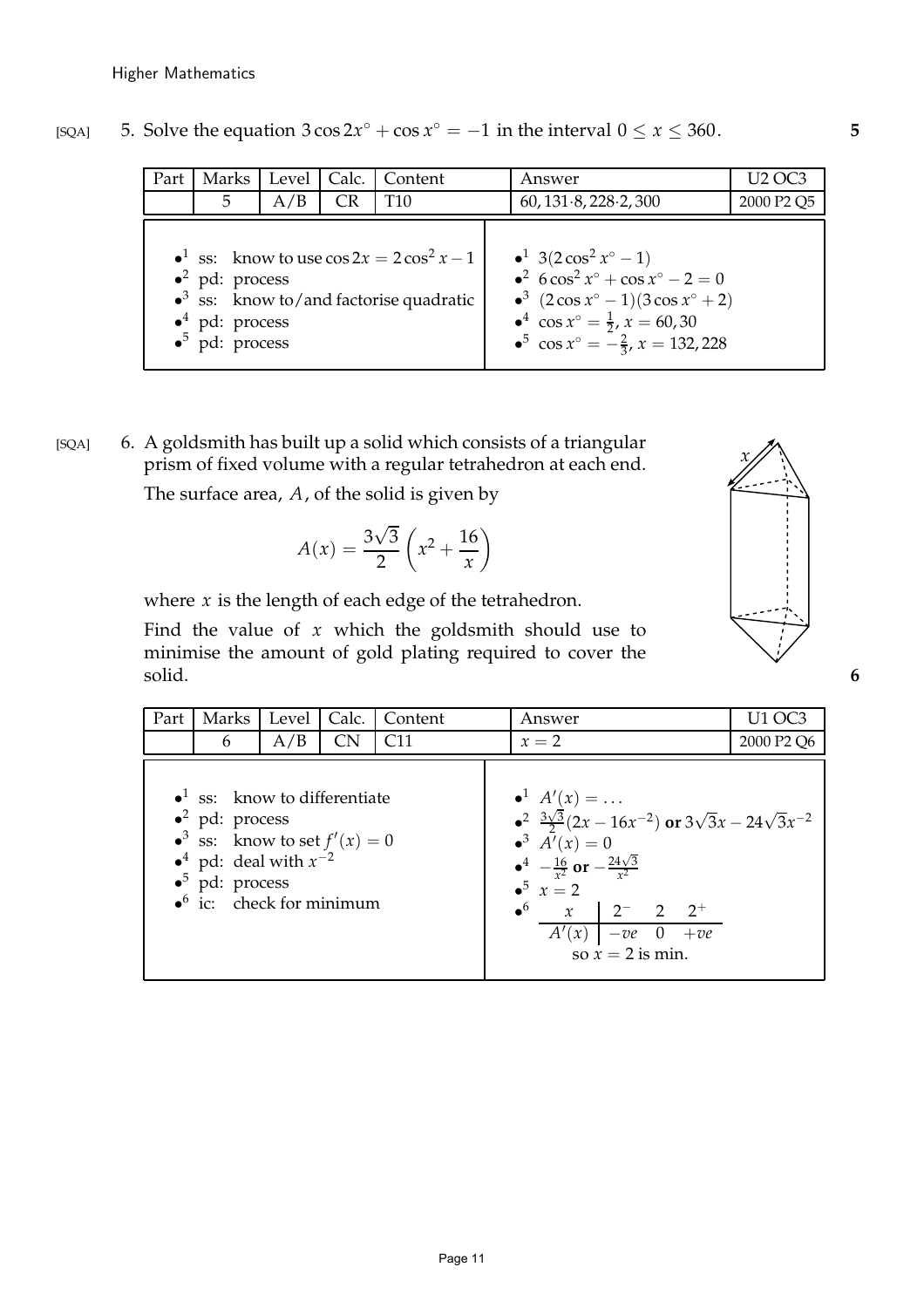PSfrag replacements

O *x*

*y*

$$
[SQA] \qquad \text{7. For what value of } t \text{ are the vectors } u = \begin{pmatrix} t \\ -2 \\ 3 \end{pmatrix} \text{ and } v = \begin{pmatrix} 2 \\ 10 \\ t \end{pmatrix} \text{ perpendicular?}
$$

|                                                                                                   |  |  |  | Part   Marks   Level   Calc.   Content | Answer                                                            | <b>U3 OC1</b>                      |
|---------------------------------------------------------------------------------------------------|--|--|--|----------------------------------------|-------------------------------------------------------------------|------------------------------------|
|                                                                                                   |  |  |  | G27                                    | $t=4$                                                             | 2000 P <sub>2</sub> Q <sub>7</sub> |
| $\bullet$ <sup>1</sup> ss: know to use scalar product<br>$\bullet^2$ ic: interpret scalar product |  |  |  |                                        | $u \cdot v = 2t - 20 + 3t$<br>$\bullet^2$ $u.v=0 \Rightarrow t=4$ |                                    |

[SQA] 8. Given that  $f(x) = (5x - 4)^{\frac{1}{2}}$ , evaluate  $f'$ (4). **3**

Higher Mathematics

| Part                                                                                                                             |  |     |  | Marks   Level   Calc.   Content |  | Answer                                                                                                            | <b>U3 OC2</b>                      |
|----------------------------------------------------------------------------------------------------------------------------------|--|-----|--|---------------------------------|--|-------------------------------------------------------------------------------------------------------------------|------------------------------------|
|                                                                                                                                  |  |     |  | C <sub>21</sub>                 |  |                                                                                                                   | 2000 P <sub>2</sub> Q <sub>8</sub> |
|                                                                                                                                  |  | A/B |  | ි?1                             |  |                                                                                                                   |                                    |
| $\bullet$ <sup>1</sup> pd: differentiate power<br>$\bullet^2$ pd: differentiate 2nd function<br>$\bullet^3$ pd: evaluate $f'(x)$ |  |     |  |                                 |  | $\frac{1}{2} \frac{1}{2}(5x-4)^{-\frac{1}{2}}$<br>$\rightarrow^2$ $\times 5$<br>$\bullet^3$ $f'(4) = \frac{5}{8}$ |                                    |

replacements

O

*x y*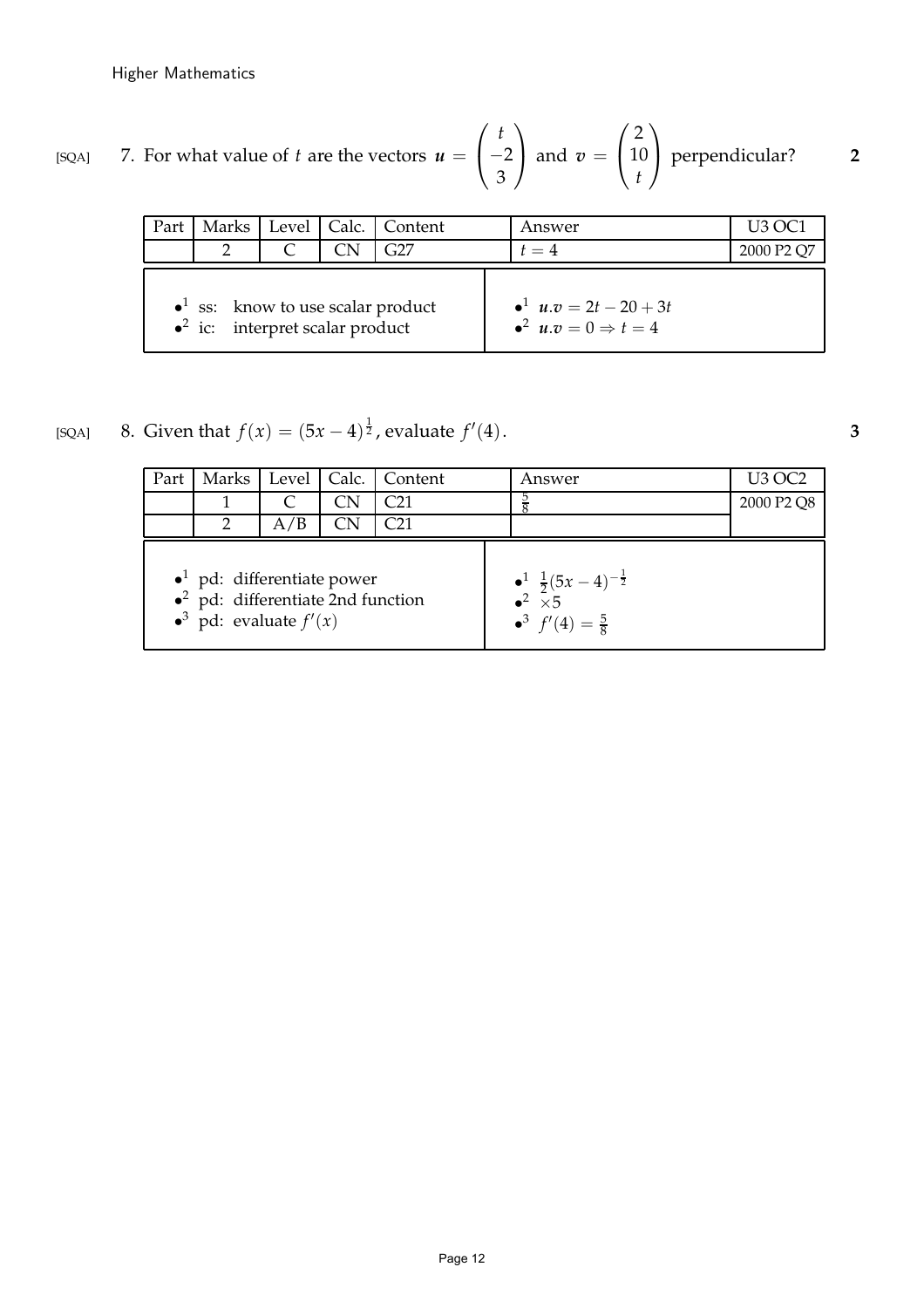Higher Mathematics

[SQA] 9. A cuboid measuring 11 cm by 5 cm by 7 cm is placed centrally on top of another  $\frac{1}{\text{cuboid}}$  measuring 17 cm by 9 cm by 8 cm. PSfrag replacements

Coordinates axes are taken as shown.



- (*a*) The point A has coordinates  $(0, 9, 8)$  and C has coordinates  $(17, 0, 8)$ . Write down the coordinates of B. **1**
- (*b*) Calculate the size of angle ABC. **6**

| Part | Marks                                                                                                                                                                                                                                                                                                         | Level | Calc.     | Content | Answer                                                                                                                                                                                                                                                                                                                                                                                                                                                                                                                                                                              | <b>U3 OC1</b>                      |
|------|---------------------------------------------------------------------------------------------------------------------------------------------------------------------------------------------------------------------------------------------------------------------------------------------------------------|-------|-----------|---------|-------------------------------------------------------------------------------------------------------------------------------------------------------------------------------------------------------------------------------------------------------------------------------------------------------------------------------------------------------------------------------------------------------------------------------------------------------------------------------------------------------------------------------------------------------------------------------------|------------------------------------|
| (a)  | 1                                                                                                                                                                                                                                                                                                             | C     | CN        | G22     | B(3, 2, 15)                                                                                                                                                                                                                                                                                                                                                                                                                                                                                                                                                                         | 2000 P <sub>2</sub> Q <sub>9</sub> |
| (b)  | 6                                                                                                                                                                                                                                                                                                             | C     | <b>CR</b> | G28     | $92.5^\circ$                                                                                                                                                                                                                                                                                                                                                                                                                                                                                                                                                                        |                                    |
|      | • ic: interpret 3-d representation<br>$\bullet$ <sup>2</sup> ss: know to use scalar product<br>$\bullet^3$ pd: process vectors<br>$\bullet$ <sup>4</sup> pd: process vectors<br>$\bullet^5$ pd: process lengths<br>$\bullet$ <sup>6</sup> pd: process scalar product<br>$\bullet$ pd: evaluate scalar product |       |           |         | • <sup>1</sup> B= (3, 2, 15) treat $\begin{pmatrix} 3 \\ 2 \\ 15 \end{pmatrix}$ as bad form<br>• <sup>2</sup> cos ABC = $\frac{\overrightarrow{BA} \cdot \overrightarrow{BC}}{ \overrightarrow{BA}  \overrightarrow{BC} }$<br>• <sup>3</sup> BA = $\begin{pmatrix} -3 \\ 7 \\ -7 \end{pmatrix}$<br>$\bullet^4$ $\overrightarrow{BC} = \begin{pmatrix} 14 \\ -2 \\ -7 \end{pmatrix}$<br>• <sup>5</sup> $ \overrightarrow{BA}  = \sqrt{107}$ , $ \overrightarrow{BC}  = \sqrt{249}$<br>• <sup>6</sup> $\overrightarrow{BA} \cdot \overrightarrow{BC} = -7$<br>$\bullet^7$ ABC = 92.5° |                                    |

replacements

O

*x*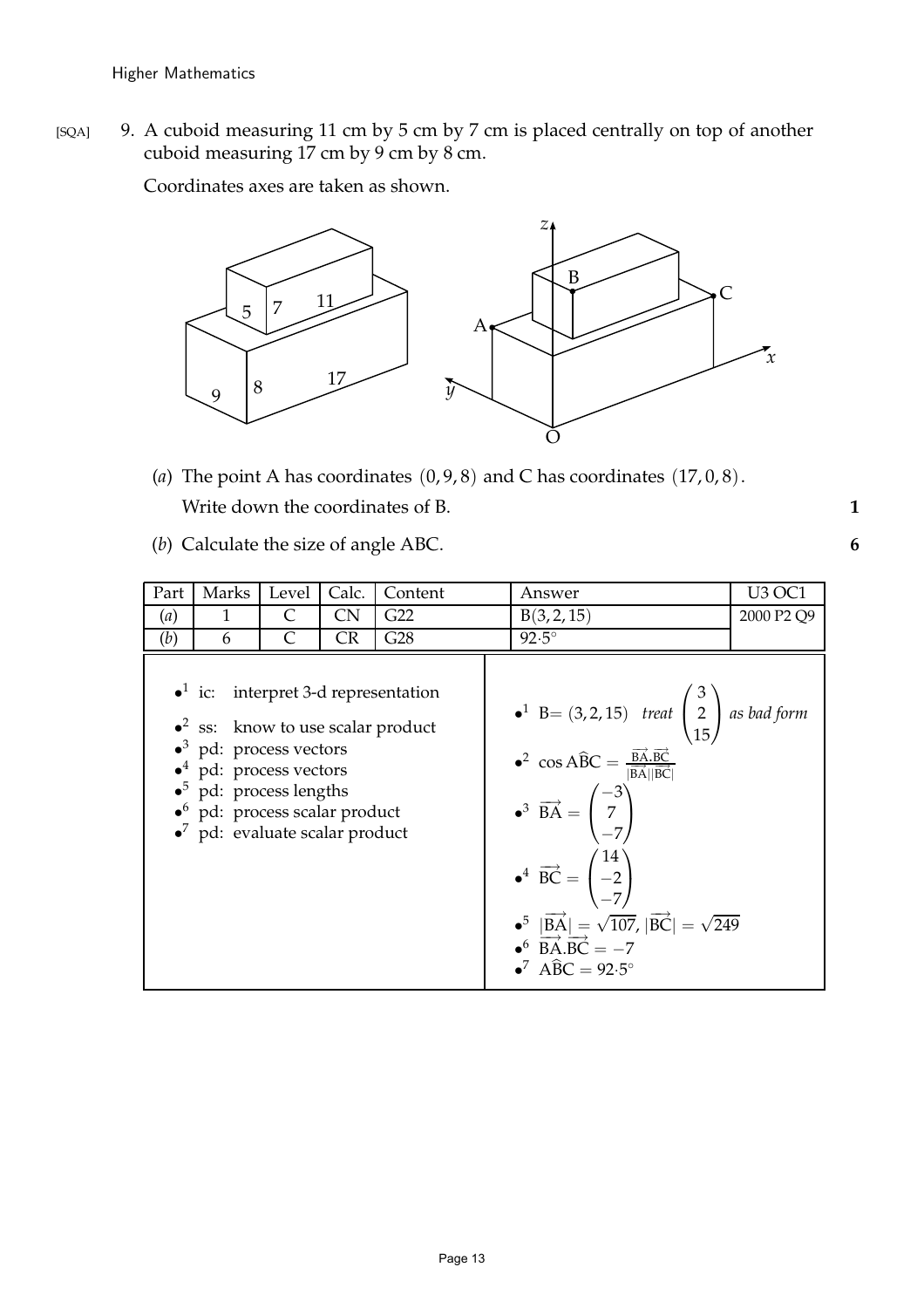PSfrag replacements

Higher Mathematics

O *x y*

$$
[SQA] \quad 10. \text{ Find } \int \frac{1}{(7-3x)^2} \, dx. \tag{2}
$$

| Part                                                                                            |   |     |  | Marks   Level   Calc.   Content   | Answer                                                                | U3 OC2      |
|-------------------------------------------------------------------------------------------------|---|-----|--|-----------------------------------|-----------------------------------------------------------------------|-------------|
|                                                                                                 | 2 | A/B |  | C <sub>22</sub> , C <sub>14</sub> | $\sqrt{3(7-3x)}$                                                      | 2000 P2 Q10 |
| $\bullet$ <sup>1</sup> pd: integrate function<br>$\bullet^2$ pd: deal with function of function |   |     |  |                                   | $\bullet^1 \frac{1}{-1}(7-3x)^{-1}$<br>$\bullet^2 \times \frac{1}{2}$ |             |

replacements

O *x*